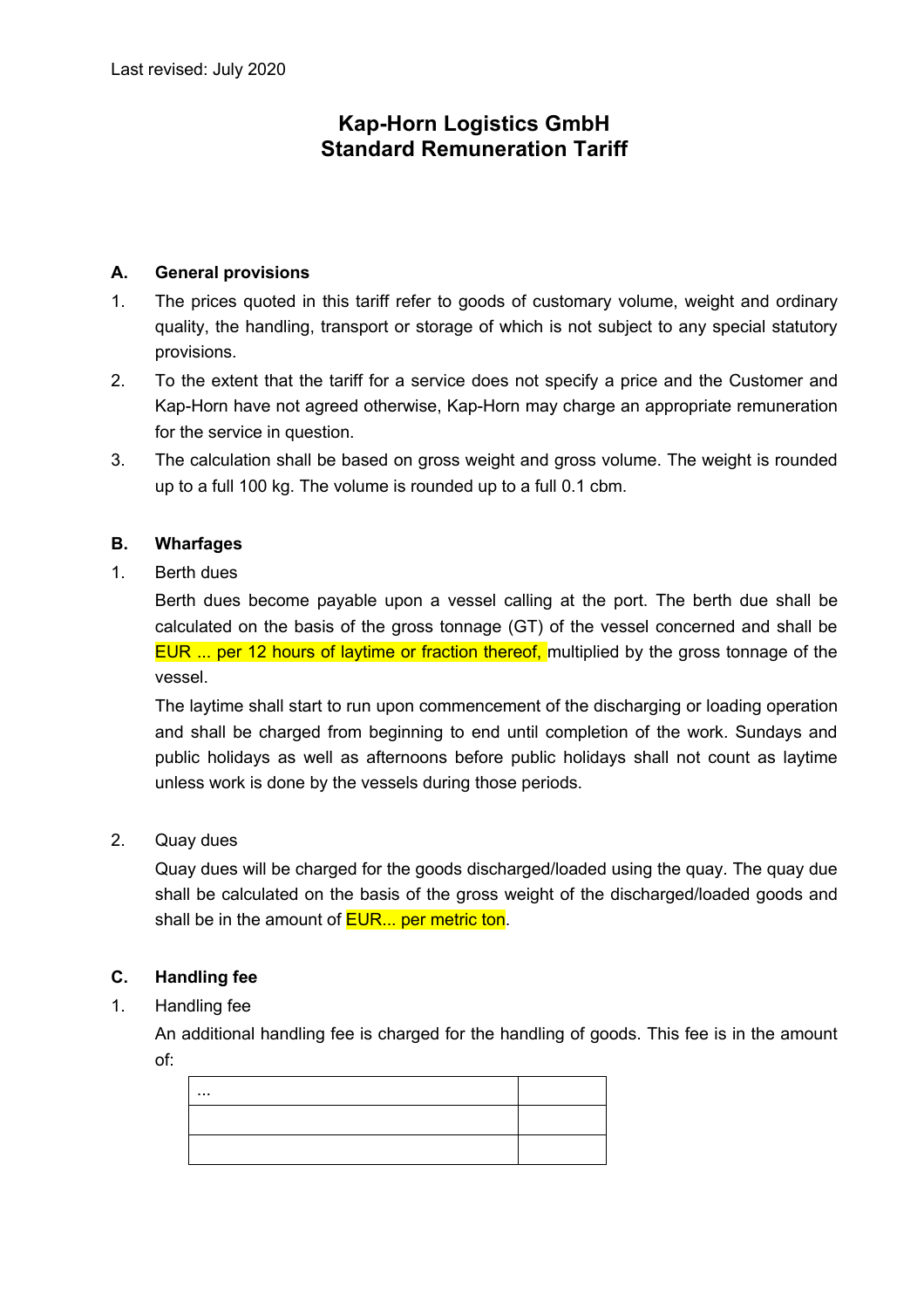#### 2. Own equipment

The following costs will be charged for the use of Kap-Horn's own or long-term rental equipment:

| . |  |
|---|--|
|   |  |
|   |  |
|   |  |
|   |  |
|   |  |

## 3. Use of third-party equipment

The use of auxiliary cranes, reach stackers and other third-party equipment used for the individual order shall be charged according to outlay plus a surcharge of 15%.

#### **D. Storage fee**

- 1. Break-bulk EUR... per metric ton and day
- 2. Bulk cargo EUR... per metric ton and day
- 3. Empty container EUR... per TEU and day
- 4. Loaded container EUR... per TEU and day

## **E. Waiting times of staff**

If personnel that has been ordered are unable to work due to circumstances that are within the Customer's risk area, the waiting time shall be charged at EUR... per worker and hour or fraction of an hour.

# **F. Other services**

1. Disposal